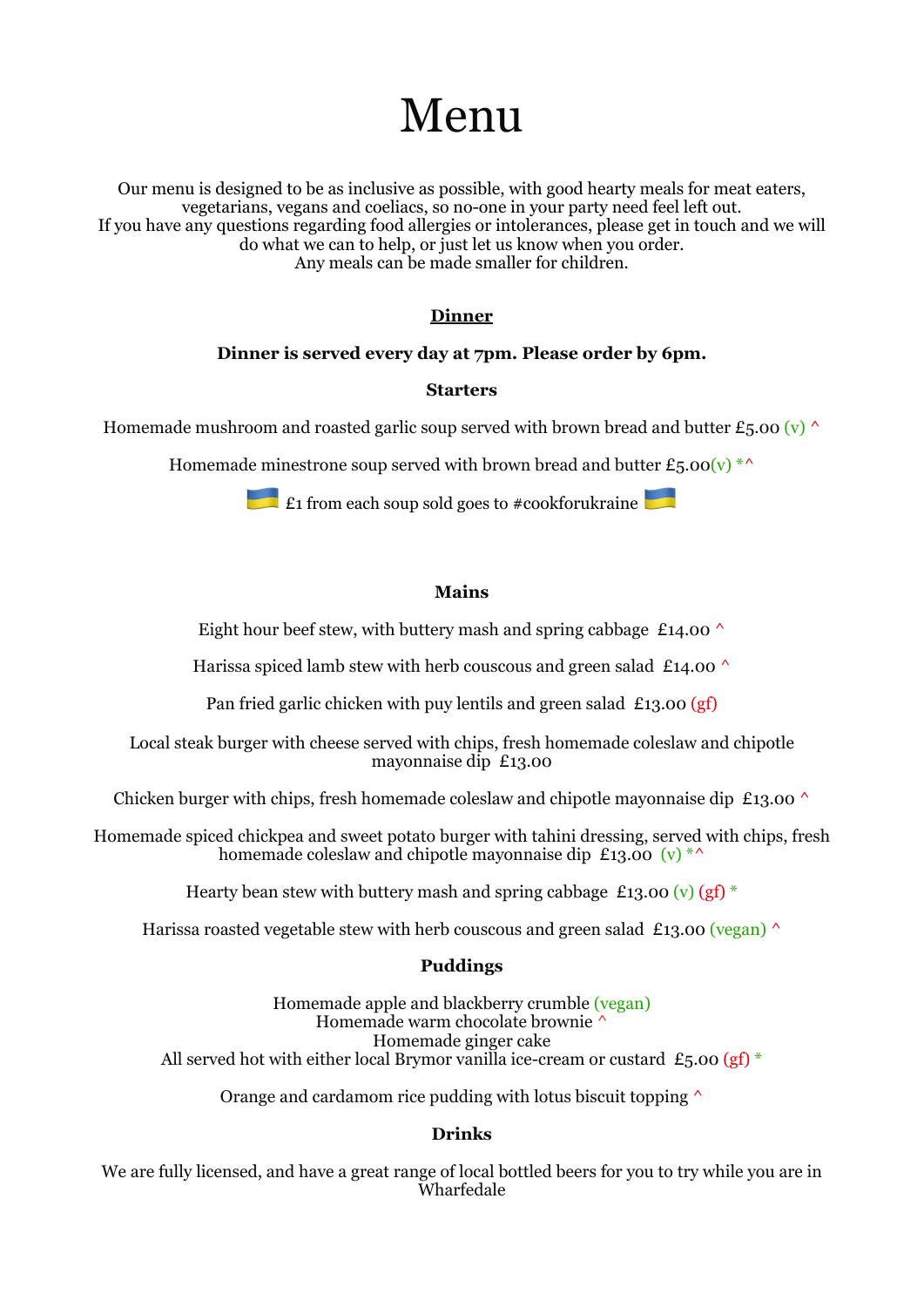Black Horse Brewery Hetton Pale Ale 4.2% Ilkley Brewery Blonde 4.0% Ilkley Brewery Joshua Jane Bitter 3.8% Black Sheep Brewery Milk Stout 4.4% Colemans Yorkshire Cider. Sweet, Medium and Dry 6.0%

We also have a good range of red, white and rosé wines by the glass or bottle

San Pellegrino Coke/diet coke

### **Breakfast**

### **Breakfast is served every day at 8am. Please order night before**

Full Yorkshire breakfast £9.50 ^ Sausages made by local butcher - Jacksons of Cracoe, Yorkshire cured bacon, hash browns, mushrooms, baked beans and scrambled eggs.

Vegetarian Full English breakfast £9.50 ^ Vegan sausages, roasted cherry tomatoes, hash browns, mushrooms, baked beans, and scrambled eggs.

Vegan Full English breakfast £9.50 ^ Vegan sausages, roasted cherry tomatoes, hash browns, mushrooms cooked with marmite, baked beans, and vegan black pudding.

> Bowl of porridge £7.50  $*$ Served with brown sugar, cinnamon and dried fruit

Continental breakfast £6.50 A bowl of cereal, toast and toppings, juice, tea or coffee etc….

With any breakfast you can have Yorkshire tea, fresh Fair-trade coffee, apple or orange juice, toast with jam, honey, marmite or marmalade, homemade yoghurt, prunes, grapefruit, dried fruit… as well as great range of cereals including Kelloggs cornflakes, coco pops, weetabix and local Yockenthwaite granola.

## **Packed Lunch**

#### **Please order sandwiches the night before.**

We can make up sandwiches for your packed lunch, please order your filled rolls in the evening and they will be ready for you before you head out in the morning.

> Local sausage and mustard  $\wedge$ Vegetarian sausage and mustard \*^ Cheese salad  $(v)$ Tuna mayo and cucumber ^ Ham salad  $\wedge$ Egg mayonnaise and cress ^

We also have marmite, pickles etc... just let us know what you would like.

Lunches can be made up as a salad box (gf)

All Sandwiches/salad boxes £4.00